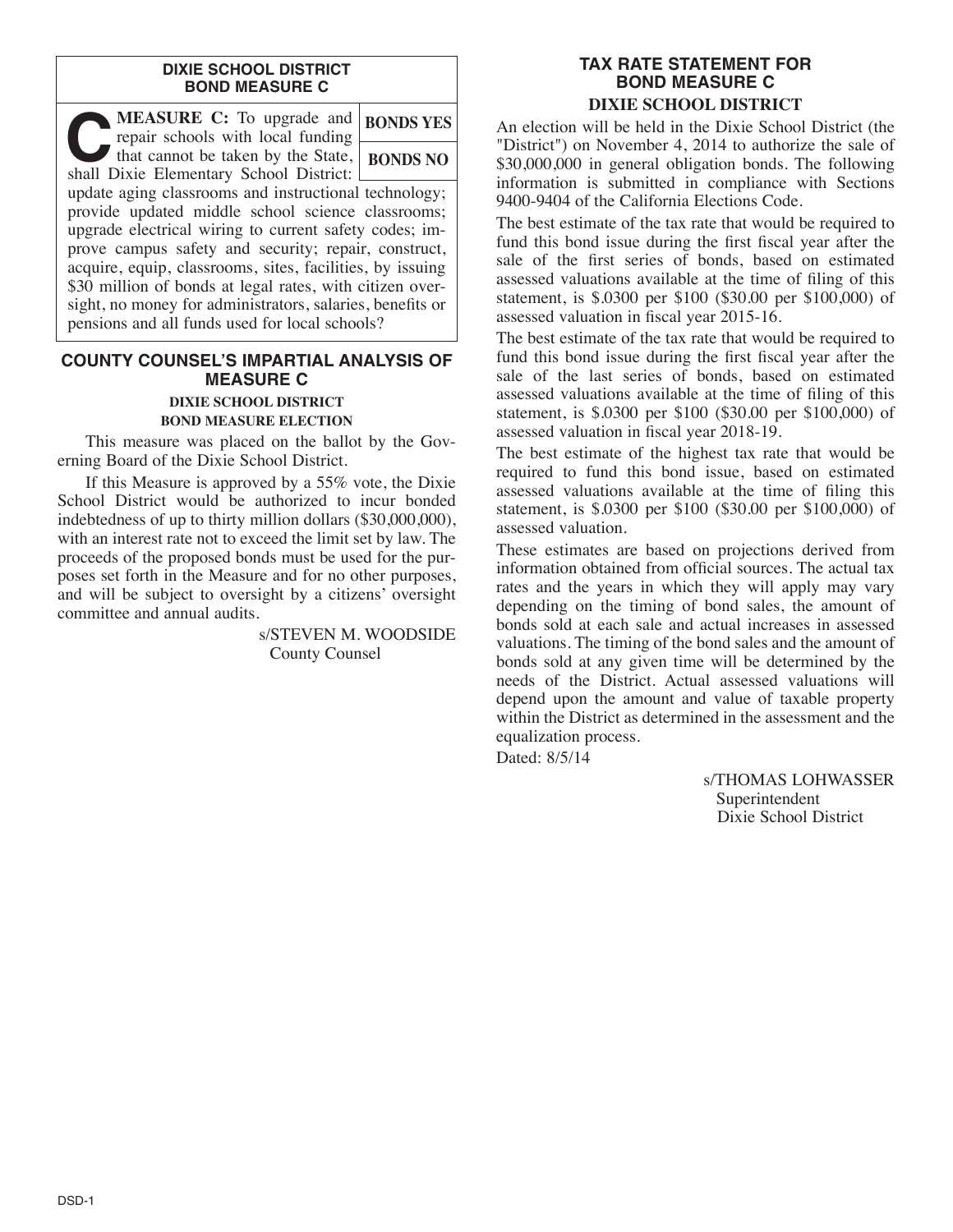# **ARGUMENT IN FAVOR OF BOND MEASURE C**

Vote YES on Measure C to reduce classroom overcrowding, ensure that our elementary and middle school students are prepared for future success, and protect the high-quality education in Dixie School District classrooms!

Our schools need basic repairs and upgrades, and we cannot rely on the state to fund these improvements.

Every penny from Measure C will be dedicated to repairs and upgrades to Dixie Elementary, Mary E. Silveira Elementary, Vallecito Elementary and Miller Creek Middle School—to ensure that ALL Dixie School District students have safe and modern classrooms and school facilities.

Student enrollment in the Dixie School District has increased by 149 students since 2011. Many of our school buildings are 50 - 60 years old, and cannot accommodate modern classroom technology. Our electrical, plumbing and utilities systems are outdated and inefficient, making them costly to operate.

Measure C ensures that ALL students have access to the classrooms, instructional technology and educational facilities that they need for a 21st century education. By upgrading utilities and electrical systems, we can capture significant savings that can be dedicated to classroom programs.

# **Vote YES on C—Protect Excellent Dixie Schools:**

- Add classrooms to reduce student overcrowding
- Replace old and inefficient electrical, plumbing, heating and ventilation systems
- Provide up-to-date classroom computers, instructional technology and educational facilities to support 21st century education
- Ensure access for students with disabilities to educational facilities, restrooms and playfields
- Improve student safety and campus security
- Replace aging portables

By law, no funds can be used for administrator salaries. Independent citizens' oversight and annual audits are required. Measure C helps our schools qualify for state matching funds that will otherwise go to other districts. Quality local schools strengthen property values for all of us, whether or not you have children in school. Measure C is a wise investment.

# **Vote YES on C to Protect Quality Education in Dixie Schools!**

**Signers:** s/GARY O. PHILLIPS Mayor, San Rafael, Former Dixie School District Parent s/ELISABETH "SUKI" SENNETT 1st Vice President, League of Women Voters of Marin County s/DAVID C. GREEN Former Dixie School District Board Member s/MARY JANE BURKE Marin County Superintendent of Schools s/NANCY S. MILLER Community Youth Sports Leader/50-year Resident

**NO ARGUMENT AGAINST MEASURE C WAS FILED.**

#### **FULL TEXT OF BOND MEASURE C RESOLUTION 2014/15-01 RESOLUTION OF THE GOVERNING BOARD OF THE DIXIE SCHOOL DISTRICT ORDERING AN ELECTION TO AUTHORIZE THE ISSUANCE OF SCHOOL BONDS, ESTABLISHING SPECIFI-CATIONS OF THE ELECTION ORDER, AND REQUESTING CONSOLIDATION WITH OTHER ELECTIONS OCCURRING ON NOVEMBER 4, 2014**

- WHEREAS, the Dixie School District is committed to maintaining top quality education in our schools with outstanding teachers, small class sizes, and safe and modern classrooms that give students the tools they need for success; and
- WHEREAS, student enrollment is steadily increasing and projected to grow by 5% in the next three years alone; and
- WHEREAS, additional classrooms are needed to prevent student overcrowding and maintain high educational and safety standards for students; and
- WHEREAS, some schools and classrooms are 50 to 60 years old and in need of basic repairs and upgrades; and
- WHEREAS, students require modern classroom computers and technology, instructional technology and technology infrastructure to prepare for future success and be prepared for new state standards; and
- WHEREAS, upgrades are needed to ensure accessibility for students with disabilities to restrooms, play fields and educational facilities; and
- WHEREAS, old and outdated electrical, plumbing, heating and ventilation systems are inefficient and costly to operate, and replacing them would result in significant savings that could be used for other student programs
- WHEREAS, in the judgment of the Governing Board (the "Board") of the Dixie School District (the "District"), it is advisable to call an election to submit to the electors of the District the question whether bonds of the District shall be issued and sold for the purpose of raising money for the acquisition or improvement of real property, and the furnishing and equipping of school facilities; and
- WHEREAS, as a result of the approval of Proposition 39 on November 7, 2000, Article XIII A, Section 1, paragraph (b), of the California Constitution ("Article XIII A") provides an exception to the limit on *ad valorem* property taxes on real property for bonded indebtedness incurred by a school district approved by 55 percent of the voters of the district voting on the proposition; and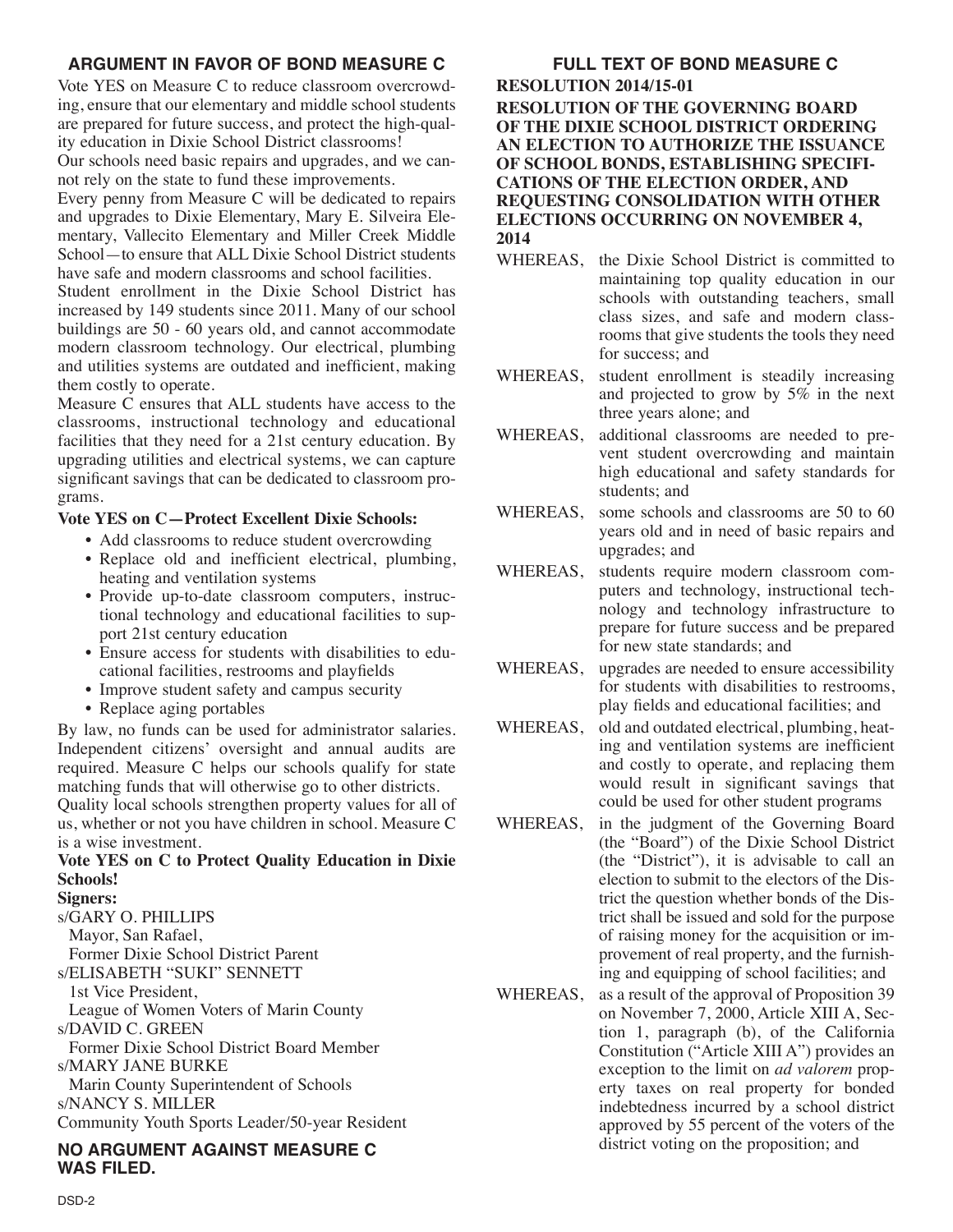- WHEREAS, the Board is specifically authorized, upon approval by a two-thirds vote of the Board, to pursue the authorization and issuance of bonds by a 55 percent (55%) vote of the electorate on the question whether bonds of the District shall be issued and sold for specified purposes, pursuant to Education Code Section 15264 et seq. (the "Act"); and
- WHEREAS, pursuant to the California Elections Code, it is appropriate for the Board to request consolidation of the election with any and all other elections to be held on Tuesday, November 4, 2014, and to request the Marin County Registrar of Voters to perform certain election services for the District; and

NOW, THEREFORE, BE IT RESOLVED, by the Governing Board of the Dixie School District the following:

- **Section 1. Call for Election**. The Board hereby orders an election and submits to the electors of the District the question of whether general obligation bonds of the District shall be issued and sold in the maximum principal amount of \$30,000,000 for the purpose of raising money to finance school facilities and property of the District, and paying costs incident thereto, as set forth more fully in the ballot proposition approved pursuant to Section 3. This Resolution constitutes the order of the District to call such election.
- **Section 2. Election Date.** The date of the election shall be November 4, 2014, and the election shall be held solely within the boundaries of the District.
- **Section 3. Purpose of Election; Ballot Proposition.** The purpose of the election shall be for the voters in the District to vote on a proposition, a full copy of which is attached hereto and marked Exhibit A, containing the question of whether the District shall issue the Bonds for the purpose stated therein, together with the accountability requirements of Article XIII A and Government Code Section 53410 and the requirements of Section 15272 of the Act. The Marin County Registrar of Voters (the "County Registrar") is requested to print the Full Text of Measure contained on Exhibit A in the sample ballot pamphlet. As required by Elections Code Section 13247, the abbreviated form of the measure to appear on the ballot is attached hereto and marked as Exhibit B. The Superintendent or his designee is hereby authorized and directed to make any changes to the text of the proposition or this resolution as required to conform to any requirements of Article XIII A, the Act, or the Marin County Registrar of Voters.
- **Section 4. Authority for Election.** The authority for ordering the election is contained in Section 15264 *et. seq.* of the Education Code and Section l, paragraph (b), subsection (3), of Article XIII A. The authority for the specification of this election order is contained in Section 5322 of the Education Code.
- **Section 5. School Facilities Projects.** As required by Article XIII A, the Board hereby certifies that it has evaluated safety, class size reduction, enrollment growth, and information technology needs in developing the list of school facilities projects set forth on Exhibit A-1.
- **Section 6. Covenants of the Board upon Approval of the Bonds by the Electorate.** As required by Article XIII, Section 15278 of the Act, and Government Code Section 53410, in the event 55 percent of the voters voting in the District approve of the Bonds, the Board shall:
	- 1. conduct an annual, independent performance audit to ensure that the funds have been expended only on the projects listed in Exhibit A-1;
	- 2. conduct an annual, independent financial audit of the proceeds from the sale of the Bonds until all of those proceeds have been expended for the school facilities projects listed in Exhibit A-1;
	- 3. establish and appoint members to an independent citizens' oversight committee in accordance with Sections 15278, 15280, and 15282 of the Act;
	- 4. apply the bond proceeds only to the specific purposes stated in the ballot proposition;
	- 5. cause creation of accounts into which bond proceeds shall be deposited; and
	- 6. cause the preparation of an annual report pursuant to Government Code Sections 53410 and 53411.
- **Section 7. Delivery of this Resolution.** The Clerk of the Board is hereby directed to send a copy of this Resolution to the Marin County Superintendent of Schools, the County Registrar and the Marin County Clerk of the Board of Supervisors.
- **Section 8. Consolidation of Election.** The County Registrar and the Marin County Board of Supervisors are hereby requested to consolidate the election ordered hereby with any and all other elections to be held on November 4, 2014, within the District.
- **Section 9. Ballot Arguments; Tax Rate Statement.** Any and all members of this Board are hereby authorized to act as an author of any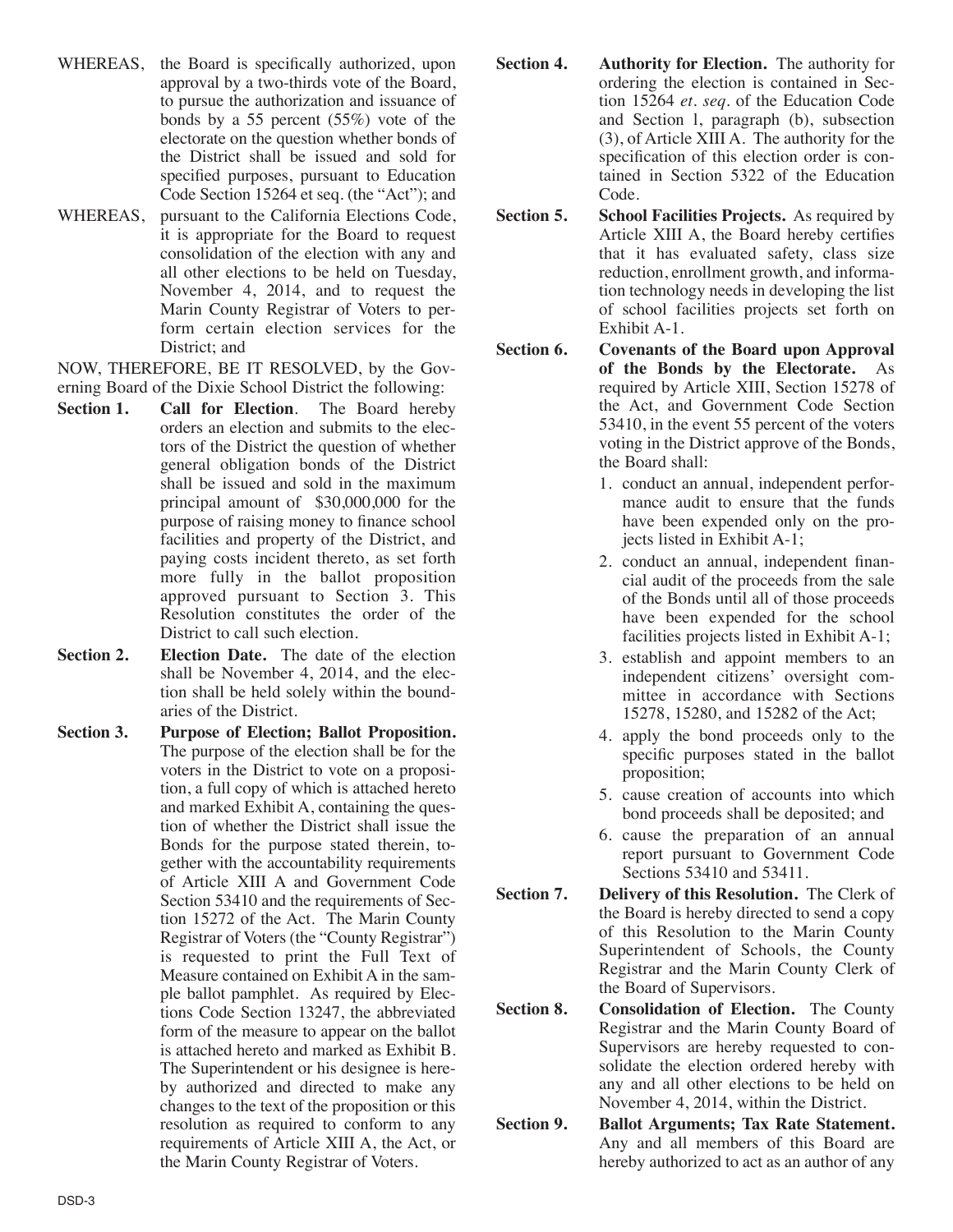ballot argument prepared in connection with the election, including a rebuttal argument. The Superintendent, President of the Board, or their designees, are hereby authorized to execute any Tax Rate Statement or other document and to perform all acts necessary to place the bond measure on the ballot.

- **Section 10. Elections Code.** Pursuant to Section 5303 of the Education Code and Section 10002 of the Elections Code, the Board of Supervisors of Marin County is requested to permit the Registrar of Voters to render all services specified by Section 10418 of the Elections Code relating to the election, for which services the District agrees to reimburse Marin County in full upon presentation of a bill, such services to include the mailing of the sample ballot and tax rate statement (described in Section 9401 of the Elections Code).
- **Section 11. Agreement.** The Superintendent is authorized and directed to execute the agreements on file with Jones Hall, A Professional Law Corporation, which firm is appointed hereby to perform bond and disclosure counsel services in regard to the Bonds, and Isom Advisors, a Division of Urban Futures Inc. which firm is appointed to perform financial advisory services in regard to the Bonds.

**Section 12. Effective Date.** This resolution shall take effect on and after its adoption.

PASSED AND ADOPTED by the Governing Board of the Dixie School District the 5 day of Aug., 2014.

#### s/JENNIFER TAEKMAN Clerk

# CLERK'S CERTIFICATE

I, J. Taekman, Clerk of the Governing Board of the DIXIE SCHOOL DISTRICT, hereby certify that the foregoing is a full, true, and correct copy of Resolution 01 adopted at a regular meeting place thereof on the 5th day ofAugust, 2014, of which meeting all the members of said Governing Board had due notice and at which a majority thereof were present, and that at said meeting said resolution was adopted by the following vote:

| AYES:                 | 5                 |
|-----------------------|-------------------|
| NOES:                 | $\mathcal{O}$     |
| <b>ABSENT:</b>        | $\mathbf{\Omega}$ |
| <b>ABSTENTIONS: 0</b> |                   |

An agenda of said meeting was posted at least 72 hours before said meeting at San Rafael, California, a location freely accessible to members of the public, and a brief general description of said resolution appeared on said agenda.

I further certify that I have carefully compared the same with the original minutes of said meeting on file and of record in my office; that the foregoing resolution is a full, true and correct copy of the original resolution adopted at said board meeting and entered in said minutes; and that said resolution has not been amended, modified or rescinded since the date of its adoption, and the same is now in full force and effect.

Dated:Aug. 5, 2014

s/JENNIFER TAEKMAN Clerk of the Governing Board of the Dixie School District

## **EXHIBIT A BALLOT MEASURE FULL TEXT OF MEASURE**

This proposition may be known and referred to as the Dixie School District General Obligation Bond of 2014, or Measure C.

#### BOND AUTHORIZATION

By approval of this proposition by at least 55% of the registered voters voting on the proposition, the Dixie School District (the "District") shall be authorized to issue and sell bonds of up to \$30,000,000 in aggregate principal amount to provide financing for the specific school facilities projects listed in the Bond Project List below, and in order to qualify to receive State matching grant funds, subject to all of the accountability safeguards specified below.

# ACCOUNTABILITY SAFEGUARDS

The provisions in this section are specifically included in this proposition in order that the District's voters and taxpayers may be assured that their money will be spent wisely to address specific facilities needs of the District, all in compliance with the requirements of Article XIII A, Section  $1(b)(3)$  of the State Constitution, and the Strict Accountability in Local School Construction Bonds Act of 2000 (codified at Education Code Sections 15264 and following).

Evaluation of Needs. The District's Governing Board hereby certifies that it has evaluated safety, class size reduction and information technology needs in developing the Bond Project List.

Limitation on Use of Bond Proceeds. The State of California does not have the power to take locally approved school district bond funds for any State purposes. The State Constitution allows proceeds from the sale of bonds authorized by this proposition to be used only for the construction, reconstruction, rehabilitation, or replacement of school facilities listed in this proposition, including the furnishing and equipping of school facilities, or the acquisition or lease of real property for school facilities, and not for any other purpose, including teacher and administrator salaries and other school operating expenses. Proceeds of the bonds may be used to pay or reimburse the District for the cost of District staff only when performing work on or necessary and incidental to the bond projects.

Independent Citizens' Oversight Committee. The Governing Board shall establish an independent Citizens' Oversight Committee (pursuant to Education Code Section 15278 and following), to ensure bond proceeds are spent only for the school facilities projects listed in the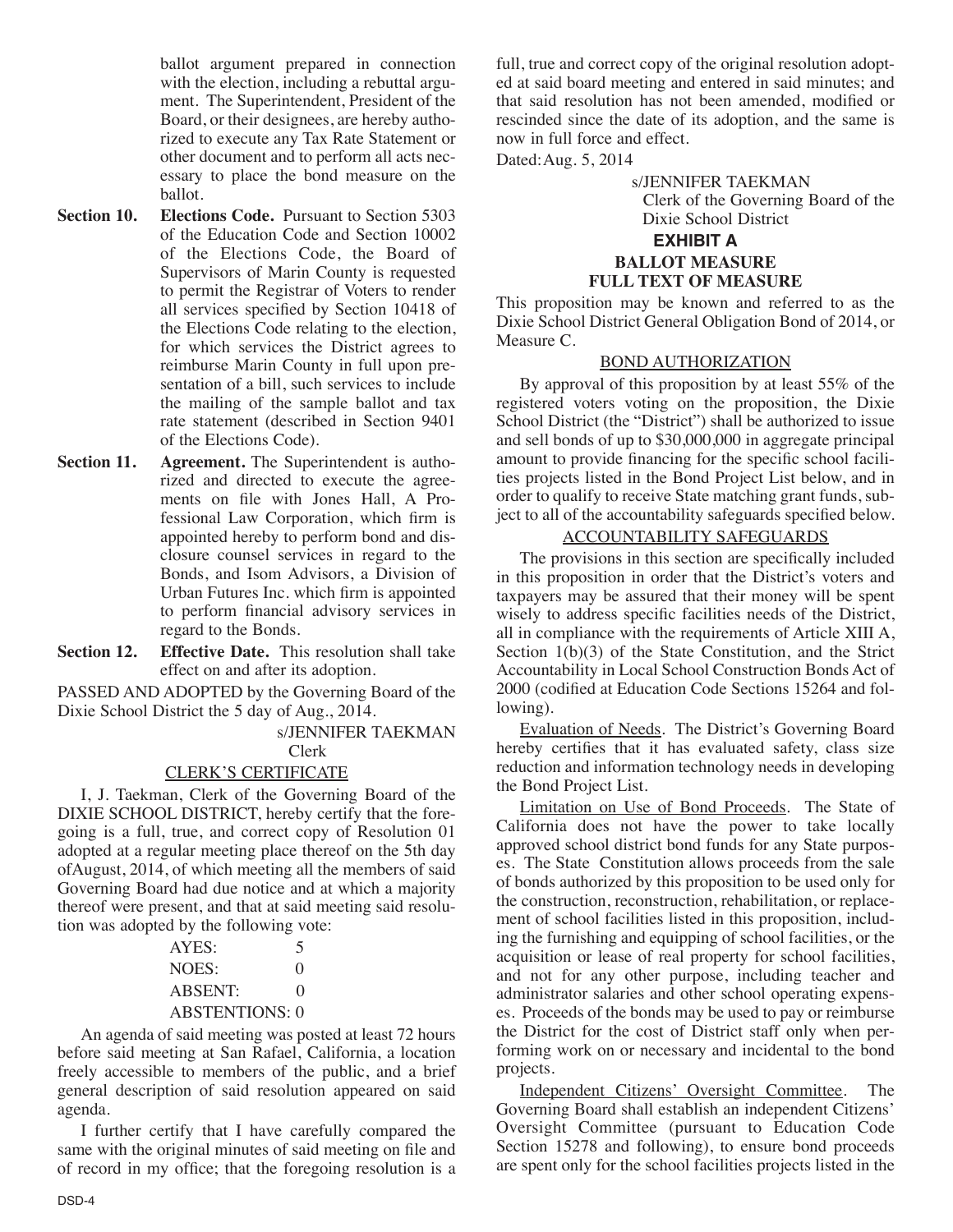Bond Project List. The committee shall be established within 60 days of the date on which the Governing Board enters the election results on its minutes.

Annual Performance Audits. The Governing Board shall conduct an annual, independent performance audit to ensure that the bond proceeds have been expended only on the school facilities projects listed in the Bond Project List.

Annual Financial Audits. The Governing Board shall conduct an annual, independent financial audit of the bond proceeds (which shall be separate from the District's regular annual financial audit) until all of those proceeds have been spent for the school facilities projects listed in the Bond Project List.

Special Bond Proceeds Account; Annual Report to Board. Upon approval of this proposition and the sale of any bonds approved, the Governing Board shall take actions necessary pursuant to Government Code Section 53410 and following to establish an account in which proceeds of the sale of bonds will be deposited. As long as any proceeds of the bonds remain unexpended, the Superintendent or the Business Manager of the District (or such other employee as may perform substantially similar duties) shall cause a report to be filed with the Governing Board no later than December 31 of each year, commencing December 31, 2015, stating (1) the amount of bond proceeds received and expended in that year, and (2) the status of any project funded or to be funded from bond proceeds. The report may relate to the calendar year, fiscal year, or other appropriate annual period as such officer shall determine, and may be incorporated into the annual budget, audit, or other appropriate routine report to the Governing Board.

# FURTHER SPECIFICATIONS

Specific Purposes. All of the purposes enumerated in this proposition shall be united and voted upon as one single proposition, pursuant to Education Code Section 15100, and shall constitute the specific purposes of the bonds, and proceeds of the bonds shall be spent only for such purposes, pursuant to Government Code Section 53410.

Joint Use. The District may enter into agreements with the City of San Rafael, County of Marin or other public agencies or nonprofit organizations for joint use of school facilities financed with the proceeds of the bonds in accordance with Education Code Section 17077.42 (or any successor provision). The District may seek State grant funds for eligible joint-use projects as permitted by law, and this proposition hereby specifies and acknowledges that bond funds will or may be used to fund all or a portion of the local share for any eligible joint-use projects identified in the Bond Project List or as otherwise permitted by California State regulations, as the Governing Board shall determine.

Rate of Interest. The bonds shall bear interest at a rate per annum not exceeding the statutory maximum, payable at the time or times permitted by law.

Term of Bonds. The number of years the whole or any part of the bonds are to run shall not exceed the legal limit, though this shall not preclude bonds from being sold which mature prior to the legal limit.

#### BOND PROJECT LIST

The Bond Project List below describes the specific projects the Dixie School District proposes to finance with proceeds of the bonds. Listed projects will be completed as needed at a particular school site according to Governing Board-established priorities, and the order in which such projects appear on the Bond Project List is not an indication of priority for funding or completion. The final cost of each project will be determined as plans are finalized, construction bids are awarded, and projects are completed. Certain construction funds expected from non-bond sources, including State grant funds for eligible projects, have not yet been secured. Until all project costs and funding sources are known, the Governing Board cannot determine the amount of bond proceeds available to be spent on each project, nor guarantee that the bonds will provide sufficient funds to allow completion of all listed projects. Completion of some projects may be subject to further government approvals by State officials and boards, to local environmental review, and to input from the public. For these reasons, inclusion of a project on the Bond Project List is not a guarantee that the project will be funded or completed. The Governing Board may make changes to the Bond Project List in the future consistent with the projects specified in the proposition.

Unless otherwise noted, the projects in the Bond Project List are authorized to be completed at each or any of the District's sites, as shall be approved by the Governing Board:

- Add classrooms to help reduce classroom overcrowding
- Replace aging portable classrooms with new permanent classrooms that meet modern safety standards
- Make upgrades to ensure accessibility for students with disabilities to restrooms, play fields and educational facilities
- Improve student safety and campus security by upgrading security systems, fire alarm systems, exterior lighting and fencing
- Upgrade electrical wiring to meet current safety standards
- Complete repairs and upgrades for safe, well-maintained classrooms
- Modernize and upgrade classrooms, science labs, library and, multi-use facilities to support a 21st century education
- Repair or replace aging and leaky roofs
- Increase efficiency and energy savings by replacing old, outdated and inefficient plumbing, heating, ventilation and electrical systems
- Update student cafeterias and kitchens
- Provide up-to-date classroom computers, instructional technology, and technology infrastructure in all schools
- Upgrade and expand parking infrastructure
- Upgrade enrichment facilities including music rooms, art facilities, assembly rooms and digital arts labs